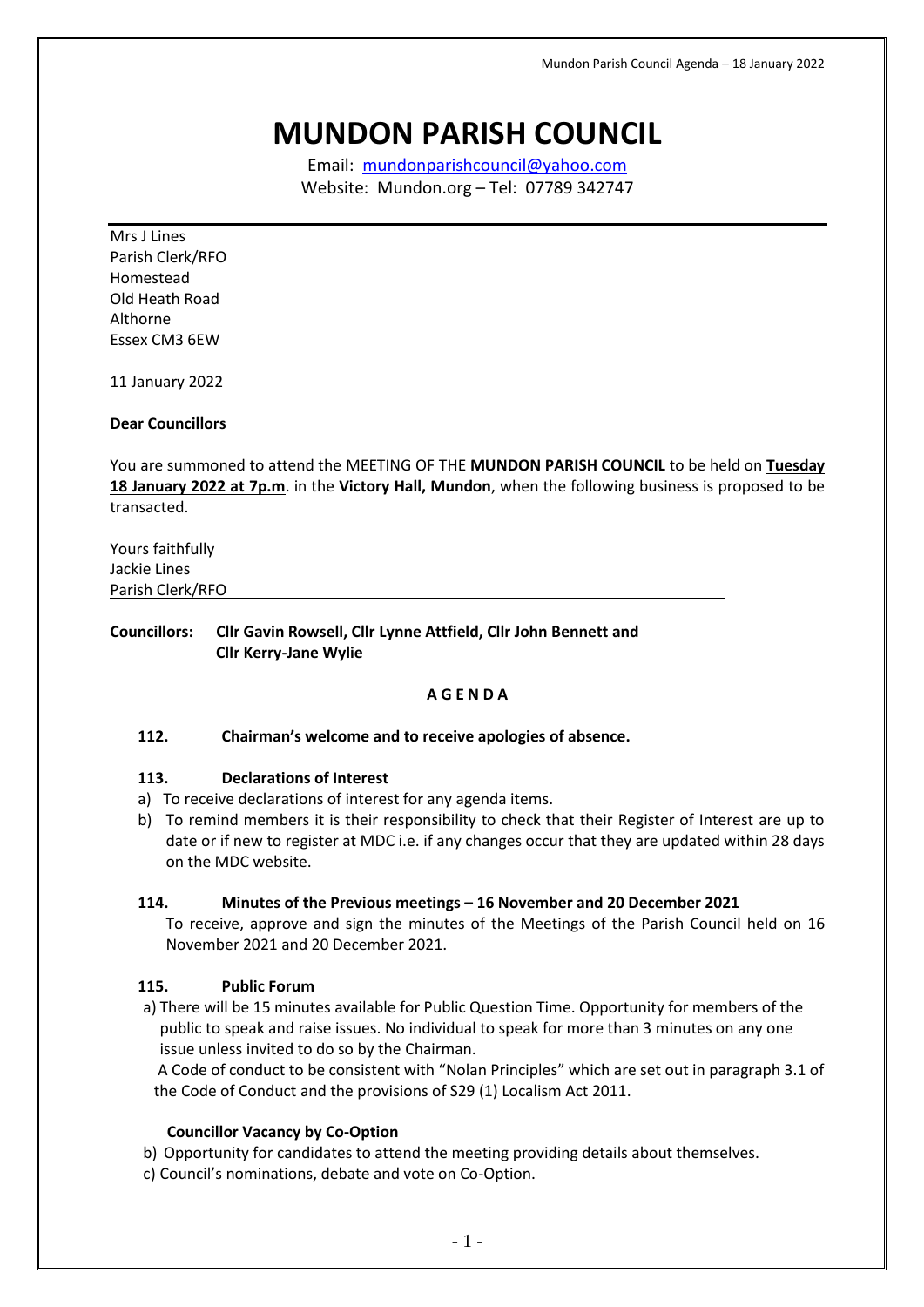- d) Declaration by the Chairman if person is elected.
- e) Elected person may join the meeting and sign an acceptance of office form in the presence of the Proper Officer.

# **116. County/District Councillors Report**

To receive reports from County and/or District Councillors.

# **117. Policies, Procedures and Risk Assessments**

To consider and resolve any annual or new drafts - Social Media policy.

# **118. Transport**

- a) To receive an update and an opportunity for members to raise any new issues, make decisions accordingly.
- b) Bus Back Better Strategy virtual meeting 18 Nov 2021.

# **119. The Furze**

To receive an update on The Furze, new boundary fencing, and consider any new items.

# **120. Grass Cutting/Verges**

To receive an update and consider any new matters arising.

# **121. Neighbourhood Watch**

To receive an update, review, discuss and make any necessary decisions.

#### **122. Woodside**

To receive an update regarding correspondence with Moat Housing in relation to contribution to the repair/replacement of the fence and in regard to Moat Housings historic offer to gift the grass area in front of Woodside to the Parish Council.

# **123. Website and Social Media**

To receive an update, review and consider any new items.

# **124. Planning**

a) **Planning Applications: To review -**

No new applications to review at present.

# b) **Planning Decisions**:

# **21/01136/LBC PP-10325388 - St Mary's Church, Vicarage Lane**

Internal and external investigative works including trial pits; internal and external underpinning and piling of load-bearing walls; external render and brick repairs; internal plaster repairs; overhaul of rainwater goods and below ground drainage **– Listed Building Consent granted by MDC week 52 ended 31 Dec 2021**

# **21/00152/HOUSE PP-10337585 - Furze Lodge, Main Road**

Single storey rear extension, loft conversion with rear facing dormer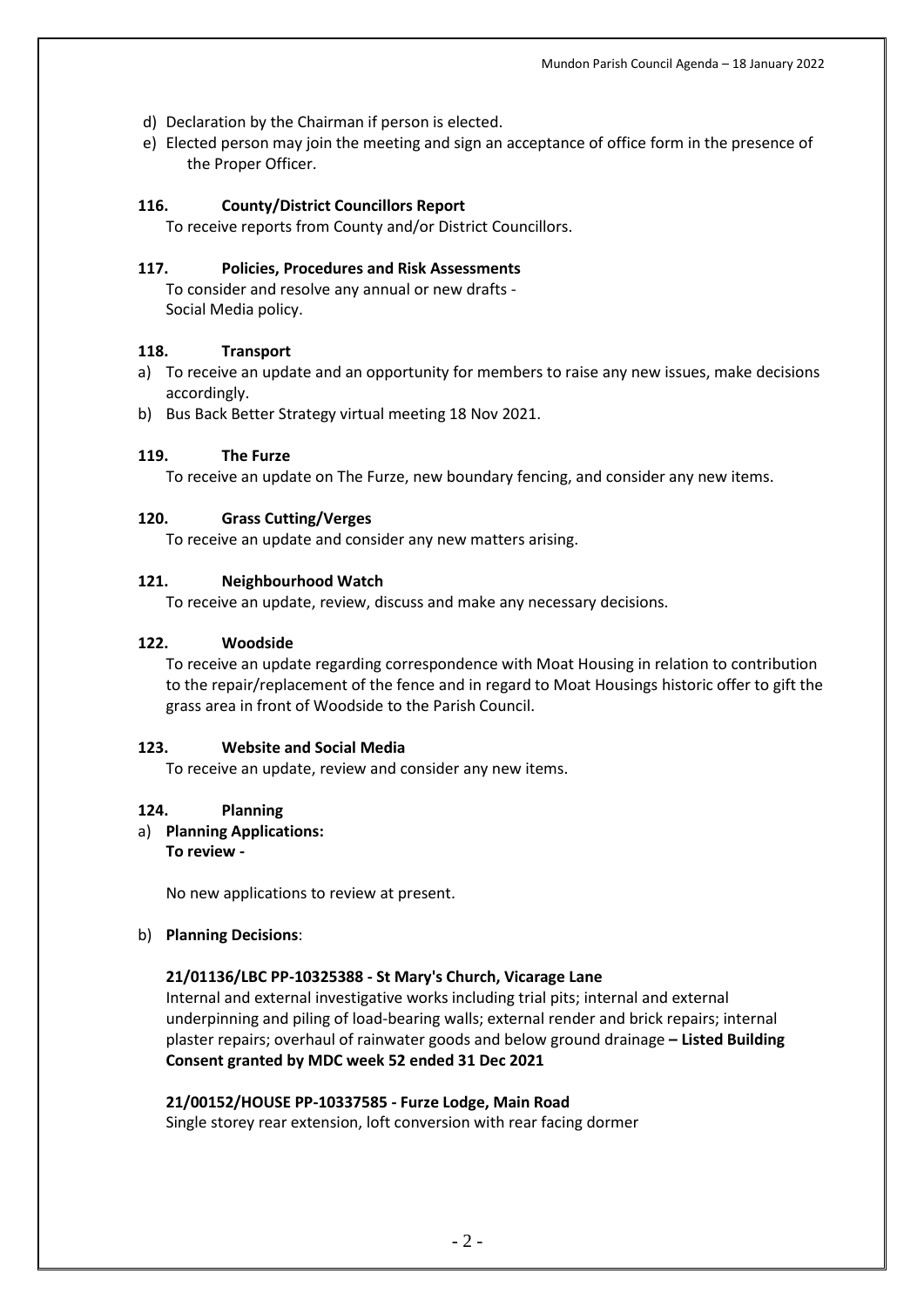#### **21/01230/OUT PP-10402912 - Orchards, New Hall Lane**

Proposed 1 and a half storey chalet styled bungalow

c) **Planning Correspondence:**

Members to note receipt via email of the following: List of planning applications weeks 45 to 1 List of planning decisions and appeals weeks 45 to 1

#### **125. Parish Council Land – Ownership and Boundaries**

To receive an update, consider and make any necessary decisions.

#### **126. Highways**

- a) To receive updates on outstanding matters and an opportunity for members to raise any new highways issues.
- b) To review information received from the Community Protection Team after carrying out random speed checks.

#### **127. Community**

- a) Communication to new and existing residents Mundon Information Booklet, to receive an update.
- b) Lighting of beacons in June 2022 to mark the Queen's Jubilee update.

#### **128. Plume Educational Trust**

To receive an update from a Trustee - Cllr Wylie.

#### **129. Correspondence**

A list will be provided on the evening of the meeting if any correspondence is received in addition to what has previously been circulated via email and is not an agenda item. No decisions can be made under this heading it is for information only.

#### **130. Finance**

a) To resolve to approve, receipts, payments and bank reconciliations for November and December 2021. - List of payments circulated to members at the end of each month prior to the meeting.

| NOV-Z I      |             |                |              |                          |                |      |              |  |  |  |  |
|--------------|-------------|----------------|--------------|--------------------------|----------------|------|--------------|--|--|--|--|
| <b>FOLIO</b> | <b>DATE</b> | <b>PAYMENT</b> | <b>PAYEE</b> | <b>DESCRIPTON</b>        | <b>NET AMT</b> | VAT  | <b>GROSS</b> |  |  |  |  |
|              |             |                | MDC inv      | Tru Cam attendance x1 hr |                |      |              |  |  |  |  |
| $32/21 - 22$ | 05/11/2021  | ВP             | MUN20184018  | October 2021             | 35.06          | 7.01 | 42.07        |  |  |  |  |
|              |             |                |              | Salary and expenses -    |                |      |              |  |  |  |  |
| $33/21 - 22$ | 30/11/2021  | BP             | Clerk        | Month 8 - Nov 2021       | 335.37         |      | 335.37       |  |  |  |  |

**Nov-21**

#### **Dec-21**

| <b>FOLIO</b> | <b>DATE</b> | <b>PAYMENT</b> | <b>PAYEE</b>        | <b>DESCRIPTON</b>           | <b>NET</b><br><b>AMT</b> | <b>VAT</b> | <b>GROSS</b> |
|--------------|-------------|----------------|---------------------|-----------------------------|--------------------------|------------|--------------|
| $34/21 -$    |             |                |                     | Booking form for x2 hours   |                          |            |              |
| 22           | 01/12/2021  | <b>BP</b>      | <b>Victory Hall</b> | 18 Jan 22 mtg               | 16.00                    |            | 16.00        |
| $35/21 -$    |             |                |                     | Booking form for x1 hour 20 |                          |            |              |
| 22           | 07/12/2022  | <b>BP</b>      | <b>Victory Hall</b> | Dec 21 mtg                  | 8.00                     |            | 8.00         |
|              |             |                |                     | Inv 1084 - 29th Oct/12th    |                          |            |              |
| 36/21/22     | 18/10/2021  | BP             | Mow My Lawn         | Nov/3rd Dec mowing          | 240.00                   |            | 240.00       |
| $37/21 -$    |             |                |                     | Salary and expenses -       |                          |            |              |
| 22           | 30/12/2021  | BP             | <b>Clerk</b>        | Month 9 - Dec 2021          | 291.00                   |            | 291.00       |

b) The precept for 2022/2023.

c) Financial and Management Risk Assessment – annual review.